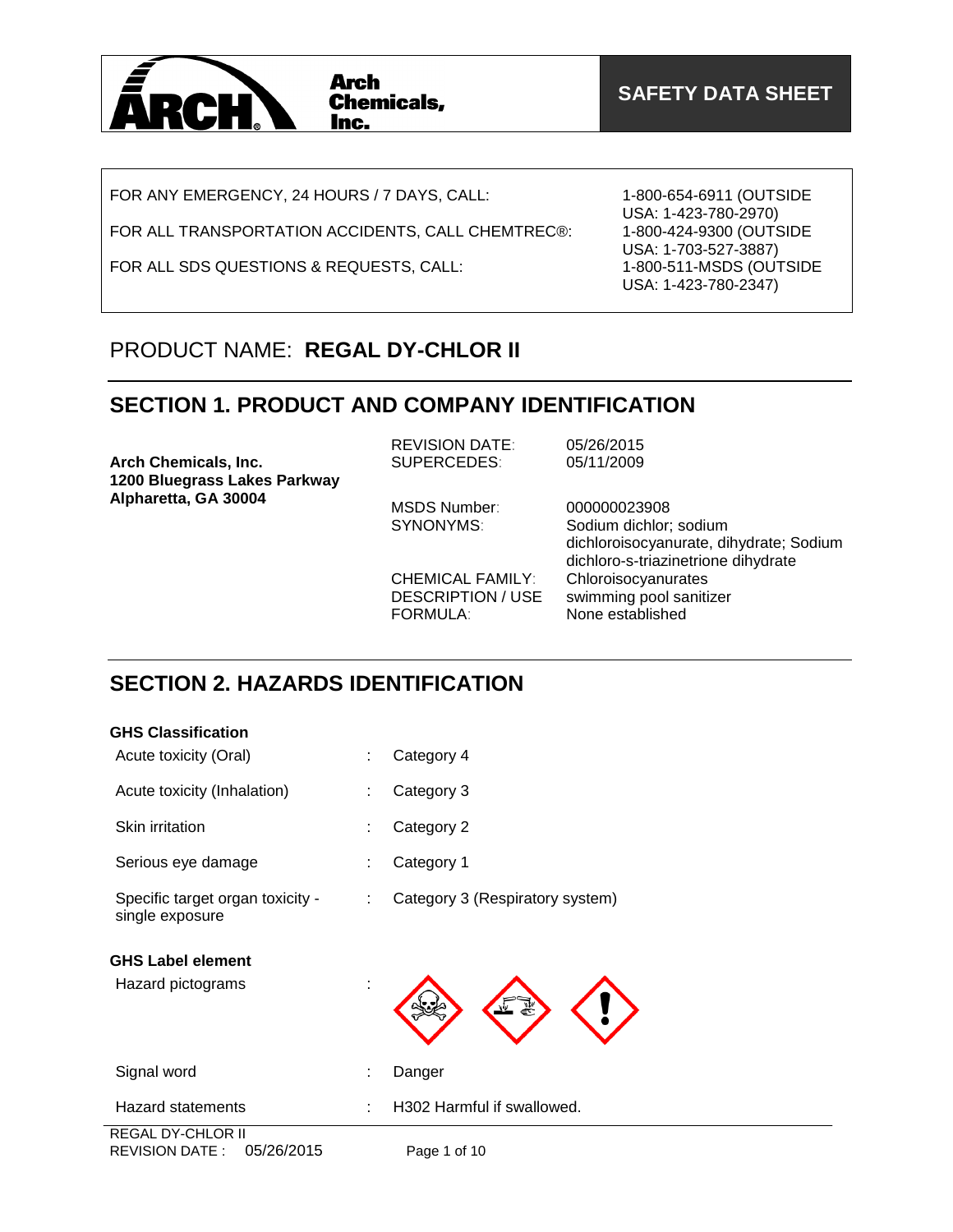|                          | <b>Arch</b><br><b>Chemicals,</b><br>Inc.                                                                                                                                                                                                                                                                                                                                                                                                                                                                                                                                                                                                                                                 | <b>SAFETY DATA SHEET</b>                                                                                                                                                                                                                                                                                                                                                                                                                                                                                                                                                                                                                                                                                                  |
|--------------------------|------------------------------------------------------------------------------------------------------------------------------------------------------------------------------------------------------------------------------------------------------------------------------------------------------------------------------------------------------------------------------------------------------------------------------------------------------------------------------------------------------------------------------------------------------------------------------------------------------------------------------------------------------------------------------------------|---------------------------------------------------------------------------------------------------------------------------------------------------------------------------------------------------------------------------------------------------------------------------------------------------------------------------------------------------------------------------------------------------------------------------------------------------------------------------------------------------------------------------------------------------------------------------------------------------------------------------------------------------------------------------------------------------------------------------|
| Precautionary statements | H315 Causes skin irritation.<br>H318 Causes serious eye damage.<br>H331 Toxic if inhaled.<br>H335 May cause respiratory irritation.<br><b>Prevention:</b><br>÷<br>P261 Avoid breathing dust/ fume/ gas/ mist/ vapours/ spray.<br>P264 Wash skin thoroughly after handling.<br>P270 Do not eat, drink or smoke when using this product.<br>P271 Use only outdoors or in a well-ventilated area.<br>P280 Wear eye protection/ face protection.<br>P280 Wear protective gloves.<br><b>Response:</b><br>or doctor/ physician if you feel unwell. Rinse mouth.<br>doctor/ physician.<br>or doctor/ physician.<br>unwell.<br>Storage:<br>tightly closed.<br>P405 Store locked up.<br>Disposal: | P301 + P312 + P330 IF SWALLOWED: Call a POISON CENTER<br>P302 + P352 IF ON SKIN: Wash with plenty of soap and water.<br>P304 + P340 + P311 IF INHALED: Remove person to fresh air<br>and keep comfortable for breathing. Call a POISON CENTER or<br>P305 + P351 + P338 + P310 IF IN EYES: Rinse cautiously with<br>water for several minutes. Remove contact lenses, if present and<br>easy to do. Continue rinsing. Immediately call a POISON CENTER<br>P312 Call a POISON CENTER or doctor/ physician if you feel<br>P332 + P313 If skin irritation occurs: Get medical advice/attention.<br>P362 Take off contaminated clothing and wash before reuse.<br>P403 + P233 Store in a well-ventilated place. Keep container |
|                          | P501 Dispose of contents/ container to an approved waste<br>disposal plant.                                                                                                                                                                                                                                                                                                                                                                                                                                                                                                                                                                                                              |                                                                                                                                                                                                                                                                                                                                                                                                                                                                                                                                                                                                                                                                                                                           |

### **Other hazards**

None known.

## **SECTION 3. COMPOSITION/INFORMATION ON INGREDIENTS**

 $\overline{CAS}$  OR CHEMICAL NAME  $\overline{CAS}$  #  $\overline{CAS}$   $\overline{CAS}$   $\overline{CAS}$   $\overline{CAS}$   $\overline{CAS}$   $\overline{CAS}$   $\overline{CAS}$   $\overline{CAS}$   $\overline{CAS}$   $\overline{CAS}$   $\overline{CAS}$   $\overline{CAS}$   $\overline{CAS}$   $\overline{CAS}$   $\overline{CAS}$   $\overline{CAS}$   $\overline{CAS}$   $\overline{CAS}$   $\$ SODIUM DICHLORO-S-TRIAZINE TRIONEDIHYDRATE

51580-86-0

99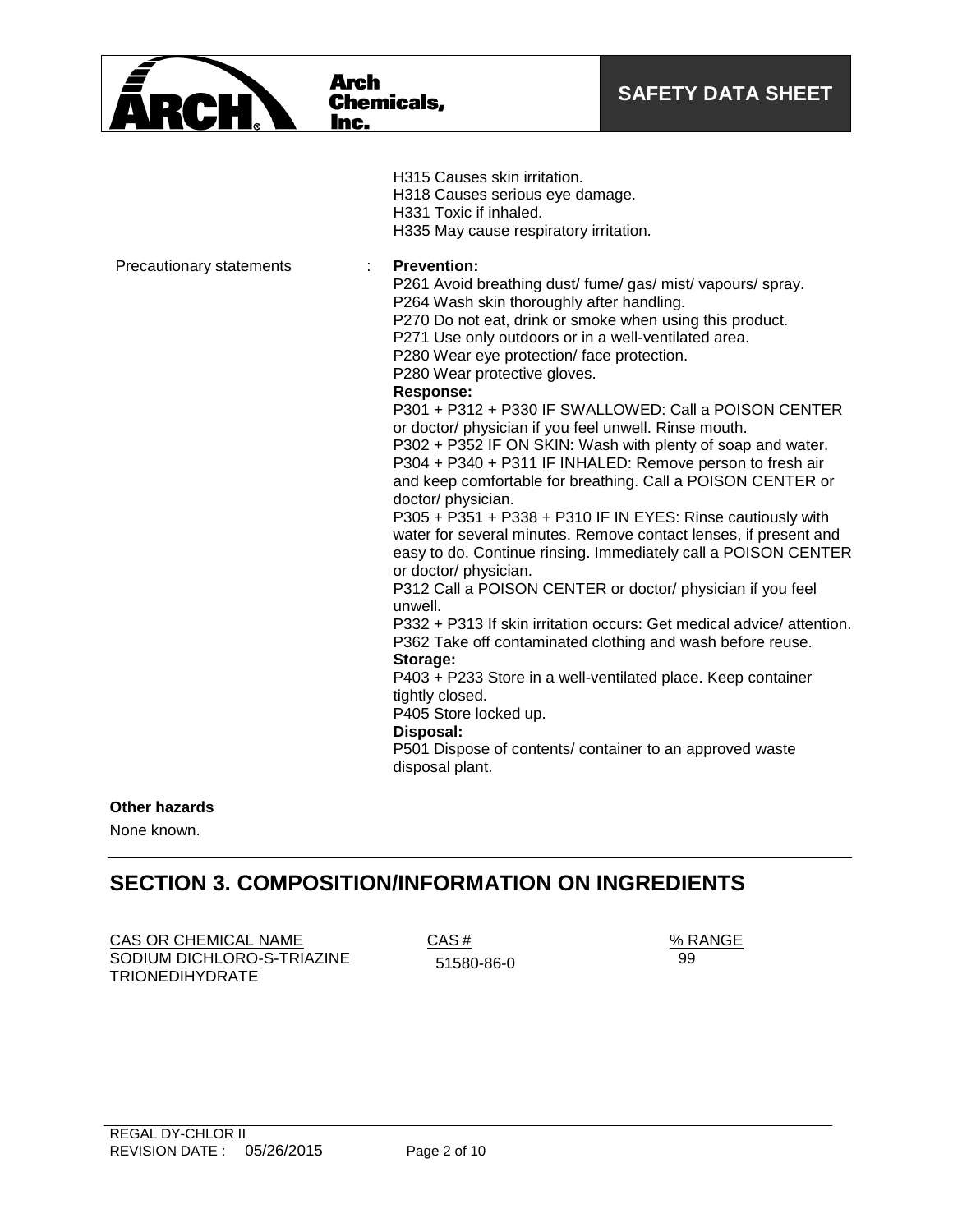

## **SECTION 4. FIRST AID MEASURES**

| General Advice:     | Call a poison control center or doctor for treatment advice. For 24-hour<br>emergency medical assistance, call Arch Chemical Emergency Action Network at<br>1-800-654-6911. Have the product container or label with you when calling a<br>poison control center or doctor, or going for treatment. |
|---------------------|-----------------------------------------------------------------------------------------------------------------------------------------------------------------------------------------------------------------------------------------------------------------------------------------------------|
| Inhalation:         | IF INHALED: Move person to fresh air. If person is not breathing, call 911 or an<br>ambulance, then give artificial respiration, preferably mouth-to-mouth if possible.<br>Call a poison control center or doctor for further treatment advice.                                                     |
| Skin Contact:       | IF ON SKIN OR CLOTHING: Take off contaminated clothing. Rinse skin<br>immediately with plenty of water for 15-20 minutes. Call a poison control center or<br>doctor for treatment advice.                                                                                                           |
| Eye Contact:        | IF IN EYES: Hold eye open and rinse slowly and gently with water for 15-20<br>minutes. Remove contact lenses, if present, after the first 5 minutes, then<br>continue rinsing eye. Call a poison control center or doctor for treatment advice.                                                     |
| Ingestion:          | IF SWALLOWED: Call a poison control center or doctor immediately for treatment<br>advice. Have person sip a glass of water if able to swallow. Do not induce<br>vomiting unless told to do so by a poison control center or doctor. Do not give<br>anything by mouth to an unconscious person.      |
| Notes to Physician: | Probable mucosal damage may contraindicate the use of gastric lavage.                                                                                                                                                                                                                               |

## **SECTION 5. FIREFIGHTING MEASURES**

| Flammability Summary (OSHA):                      | Product is not known to be flammable, combustible, pyrophoric or<br>explosive., NFPA Oxidizer Class: Meets the criteria of an NFPA<br>Class 1 Oxidizer                                                                                                                                                                                                                                                                                                      |
|---------------------------------------------------|-------------------------------------------------------------------------------------------------------------------------------------------------------------------------------------------------------------------------------------------------------------------------------------------------------------------------------------------------------------------------------------------------------------------------------------------------------------|
| <b>Flammable Properties</b>                       |                                                                                                                                                                                                                                                                                                                                                                                                                                                             |
| Flash Point:                                      | Not applicable                                                                                                                                                                                                                                                                                                                                                                                                                                              |
| Autoignition Temperature:                         | Not applicable                                                                                                                                                                                                                                                                                                                                                                                                                                              |
| <b>Extinguishing Media:</b>                       | Choose extinguishing media suitable for surrounding materials. Do<br>not use dry extinguishers containing ammonium compounds.                                                                                                                                                                                                                                                                                                                               |
| Fire Fighting Instructions:                       | Use water to cool containers exposed to fire. On small fires, use<br>water spray or fog. On large fires, use heavy deluge or fog streams.<br>Flooding amounts of water may be required before extinguishment<br>can be accomplished. Do not use dry extinguishers containing<br>ammonium compounds. Response to this material requires the use<br>of a full encapsulated suit and full-face (NIOSH approved) self-<br>contained breathing apparatus (SCBA). |
| <b>Hazardous Combustion Products:</b>             | During a fire, irritating and highly toxic gases may be generated by<br>thermal decomposition or combustion.                                                                                                                                                                                                                                                                                                                                                |
| Upper Flammable / Explosive Limit,<br>$%$ in air: | Not applicable                                                                                                                                                                                                                                                                                                                                                                                                                                              |
| Lower Flammable / Explosive Limit,<br>$%$ in air: | Not applicable                                                                                                                                                                                                                                                                                                                                                                                                                                              |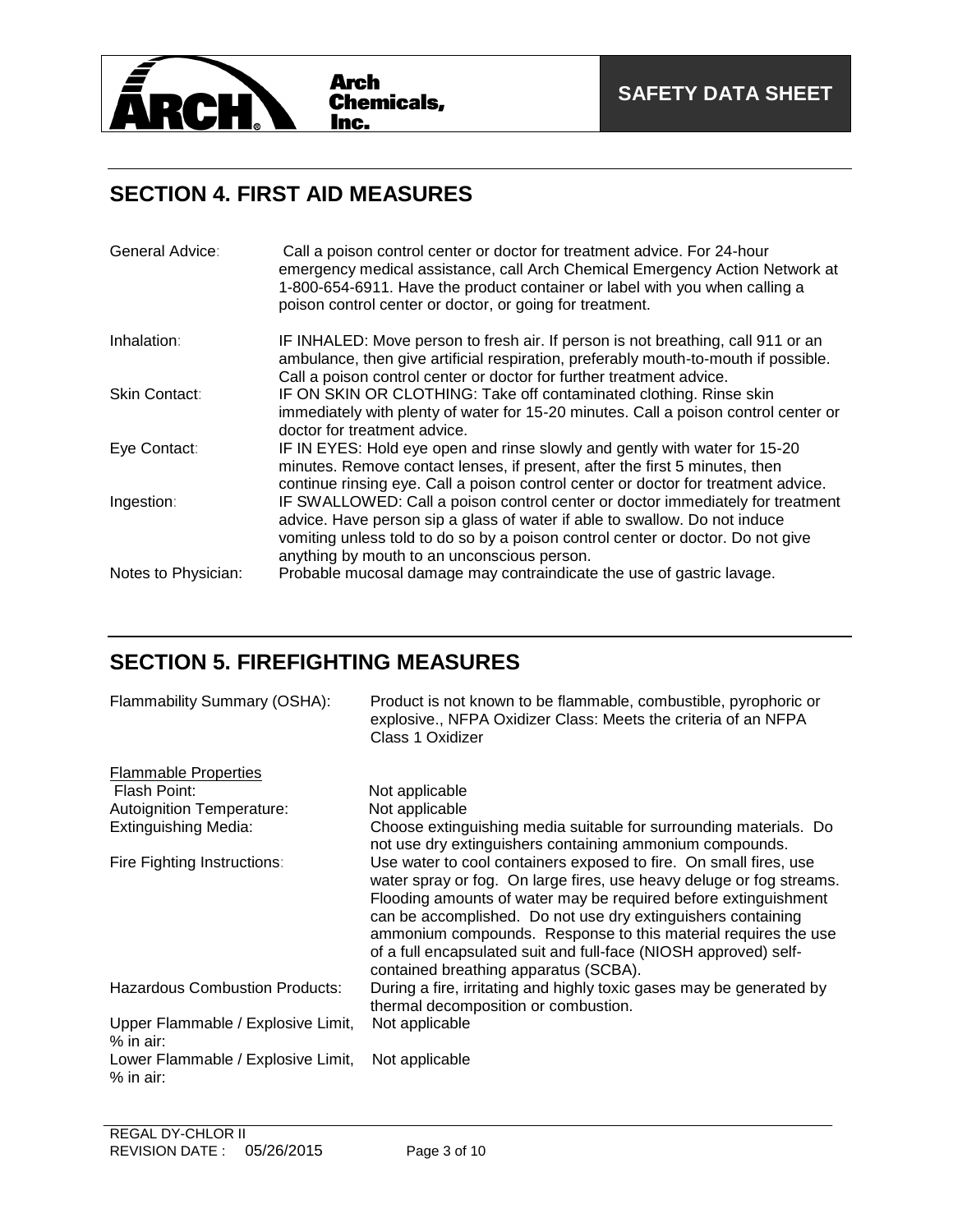

### **SECTION 6. ACCIDENTAL RELEASE MEASURES**

| Personal Protection for Emergency<br>Situations: | Response to a large quantity spill (100 pounds or greater) or when<br>dusting or decomposition gas exposure could occur requires the use<br>of a positive pressure full face supplied air repirator or self contained<br>breathing apparatus (SCBA), chemical resistant gloves, coveralls<br>and boots. In case of fire, this personal protective equipment should<br>be used in addition to normal fire fighter equipment. Compatible<br>materials for response to this material are: neoprene. Protection<br>concerns must also address the following: If this material becomes<br>damp/wet or contaminated in a container, the formation of nitrogen<br>trichloride gas may occur and an explosive condition may exist. |
|--------------------------------------------------|----------------------------------------------------------------------------------------------------------------------------------------------------------------------------------------------------------------------------------------------------------------------------------------------------------------------------------------------------------------------------------------------------------------------------------------------------------------------------------------------------------------------------------------------------------------------------------------------------------------------------------------------------------------------------------------------------------------------------|
| <b>Spill Mitigation Procedures</b>               |                                                                                                                                                                                                                                                                                                                                                                                                                                                                                                                                                                                                                                                                                                                            |
| Air Release:                                     | Hazardous concentrations in air may be found in local spill area and<br>immediately downwind. Vapors may be suppressed by the use of<br>alcohol foam. Contain all solids for treatment or disposal.                                                                                                                                                                                                                                                                                                                                                                                                                                                                                                                        |
| Water Release:                                   | This material is soluble in water. Notify all downstream users of<br>possible contamination. Divert water flow around spill if possible and<br>safe to do so. Begin monitoring for available chlorine and pH<br>immediately.                                                                                                                                                                                                                                                                                                                                                                                                                                                                                               |
| Land Release:                                    | Do not contaminate spill material with any organic materials,<br>ammonia, ammonium salts or urea. Clean up all spill material with<br>clean, dry dedicated equipment and place in a clean dry container.<br>Avoid dust generation. Do not place spill materials back in their<br>original containers.                                                                                                                                                                                                                                                                                                                                                                                                                      |
| Additional Spill Information :                   | Stop source of spill as soon as possible and notify appropriate<br>personnel. Utilize emergency response personal protection<br>equipment prior to the start of any response. Evacuate all non-<br>essential personnel. Dispose of spill residues per guidelines under<br>Section 13, Disposal Consideration.                                                                                                                                                                                                                                                                                                                                                                                                              |

### **SECTION 7. HANDLING AND STORAGE**

| Handling:                           | Do not take internally. Avoid contact with skin, eyes and clothing.<br>Upon contact with skin or eyes, wash off with water. Avoid breathing<br>dust from this material. |
|-------------------------------------|-------------------------------------------------------------------------------------------------------------------------------------------------------------------------|
| Storage:                            | Store in a cool dry ventilated location, away from sources of ignition<br>or other incompatible conditions and chemicals. Keep container(s)<br>closed.                  |
| Incompatible Materials for Storage: | Refer to Section 10, "Incompatible Materials."                                                                                                                          |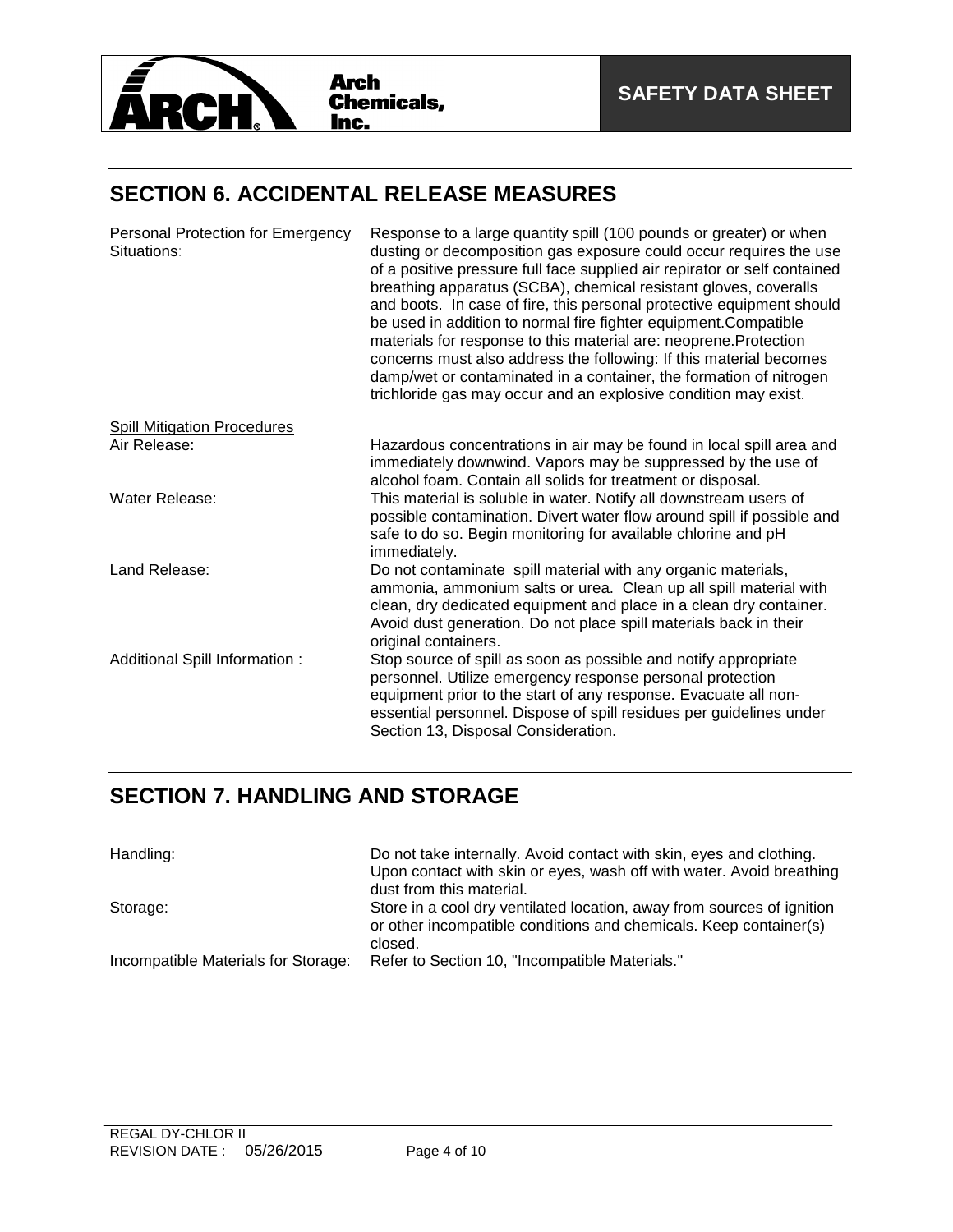

## **SECTION 8. EXPOSURE CONTROLS/PERSONAL PROTECTION**

| Ventilation:                                    | Local exhaust ventilation or other engineering controls are normally required<br>when handling or using this product to keep airborne exposures below the<br>TLV, PEL or other recommended exposure limit.                                                                     |
|-------------------------------------------------|--------------------------------------------------------------------------------------------------------------------------------------------------------------------------------------------------------------------------------------------------------------------------------|
| Protective Equipment for Routine Use of Product |                                                                                                                                                                                                                                                                                |
|                                                 |                                                                                                                                                                                                                                                                                |
| <b>Respiratory Protection:</b>                  | Wear a NIOSH approved respirator if levels above the exposure limits are<br>possible.                                                                                                                                                                                          |
| Respirator Type:                                | A NIOSH approved full-face air purifying respirator equipped with<br>combination chlorine/P100 cartridges. Air purifying respirators should not be<br>used in oxygen deficient or IDLH atmospheres or if exposure concentrations<br>exceed ten (10) times the published limit. |
| Skin Protection:                                | Wear impervious gloves to avoid skin contact. A full impervious suit is<br>recommended if exposure is possible to a large portion of the body.                                                                                                                                 |
| Eye Protection:                                 | Use chemical goggles.                                                                                                                                                                                                                                                          |
| Protective Clothing Type:                       | Neoprene, Nitrile, Natural rubber (This includes: gloves, boots, apron,<br>protective suit)                                                                                                                                                                                    |
| <b>General Protective</b><br>Measures:          | An eye wash and safety shower should be provided in the immediate work<br>area.                                                                                                                                                                                                |

### **Components with workplace control parameters**

no data available

### **SECTION 9. PHYSICAL AND CHEMICAL PROPERTIES**

| <b>Physical State:</b><br>Form<br>Color:<br>Odor:<br>Molecular Weight:<br>pH : | solid<br>crystalline powder<br>white<br>Mild chlorine-like<br>No data<br>5.5 - 7.0 1% solution |
|--------------------------------------------------------------------------------|------------------------------------------------------------------------------------------------|
| <b>Boiling Point:</b>                                                          | Not applicable                                                                                 |
| Melting point/freezing                                                         | 464 °F (240 °C)                                                                                |
| point                                                                          |                                                                                                |
| Density:                                                                       |                                                                                                |
|                                                                                | No data                                                                                        |
| Vapor Pressure:                                                                | Not applicable                                                                                 |
| Vapor Density:                                                                 | No data                                                                                        |
| Viscosity:                                                                     | No data                                                                                        |
| Fat Solubility:                                                                | No data                                                                                        |
| Solubility in Water:                                                           | Soluble                                                                                        |
| Partition coefficient n-<br>octanol/water:                                     | No data                                                                                        |
| Evaporation Rate:                                                              | Not applicable                                                                                 |
| Oxidizing:<br>Volatiles, % by vol.:                                            | Product has oxidizing properties.<br>Not applicable                                            |
|                                                                                |                                                                                                |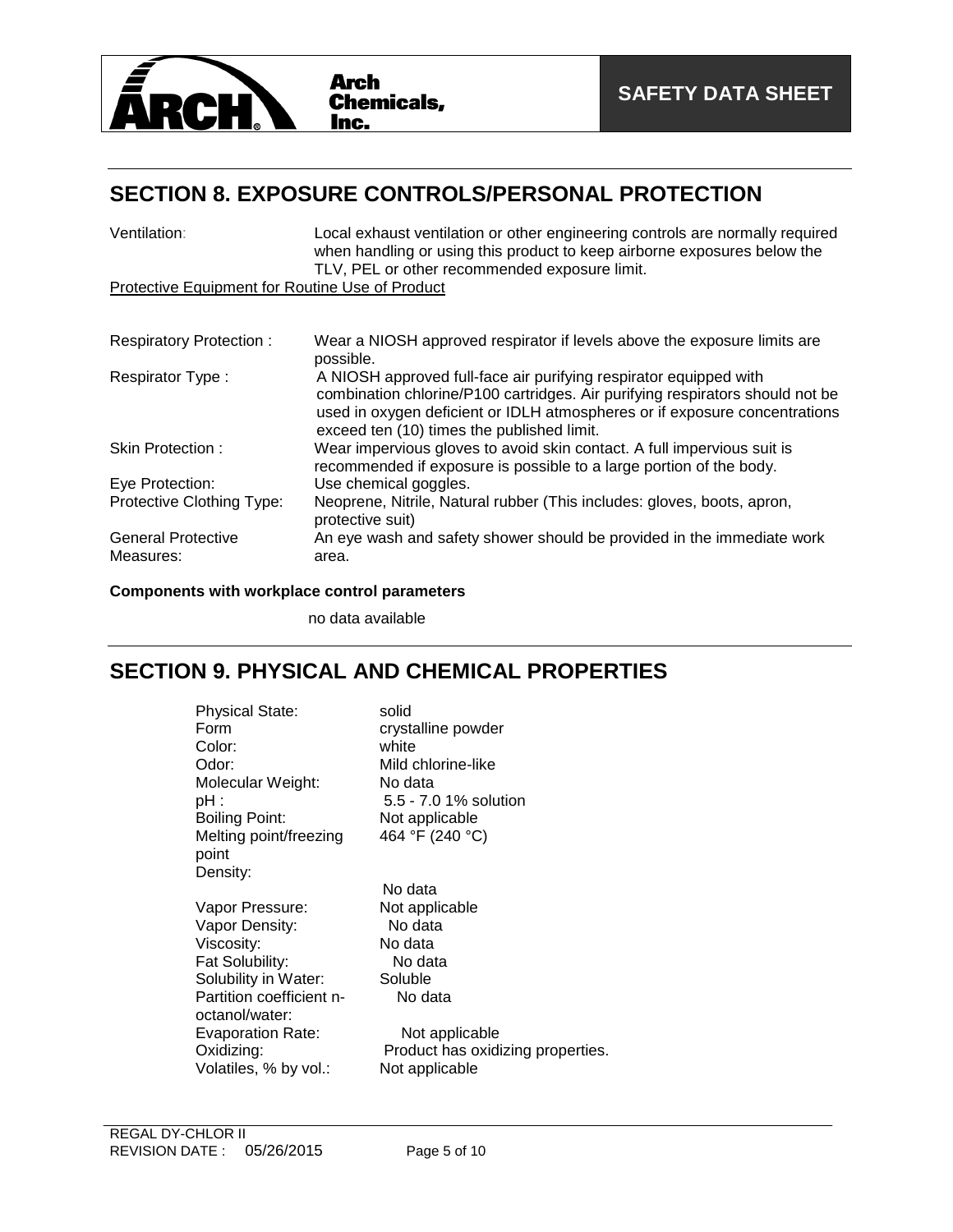

## **SECTION 10. STABILITY AND REACTIVITY**

| <b>Stability and Reactivity Summary:</b>                        | Stable under normal conditions. Not sensitive to mechanical<br>shock. Not sensitive to static discharge. Product will not<br>undergo hazardous polymerization. Considered to be an OSHA<br>oxidizer per 29 CFR 1910.1200. Not an oxidizer according to the<br>criteria established by the 49 CFR DOT regulations. NFPA<br>Oxidizer Class: Meets the criteria of an NFPA Class 1 Oxidizer |
|-----------------------------------------------------------------|------------------------------------------------------------------------------------------------------------------------------------------------------------------------------------------------------------------------------------------------------------------------------------------------------------------------------------------------------------------------------------------|
| Conditions to Avoid:                                            | Sparks, open flame, other ignition sources, and elevated<br>temperatures., Avoid high humidity., Contact with incompatible<br>substances                                                                                                                                                                                                                                                 |
| Chemical Incompatibility:                                       | This product is chemically reactive with many substances,<br>including, e.g., other pool treatment products, acids, organics,<br>nitrogen-containing compounds, dry powder fire extinguishers<br>(containing mono-ammonium phosphate), oxidizers, corrosive,<br>flammable or combustible materials., (Incompatible materials for<br>packaging: paper, cardboard)                         |
| Hazardous Decomposition Products:<br>Decomposition Temperature: | Chlorine, Nitrogen trichloride, carbon monoxide<br>No data                                                                                                                                                                                                                                                                                                                               |

# **SECTION 11. TOXICOLOGICAL INFORMATION**

| Component Animal Toxicology        |                                                                      |             |
|------------------------------------|----------------------------------------------------------------------|-------------|
| Oral LD50 value:                   |                                                                      |             |
| SODIUM DICHLORO-                   | LD50<br>$= 735$ mg/kg<br>Rat                                         |             |
| S-TRIAZINE                         |                                                                      |             |
| <b>TRIONEDIHYDRATE</b>             |                                                                      |             |
| Component Animal Toxicology        |                                                                      |             |
| Dermal LD50 value:                 |                                                                      |             |
| SODIUM DICHLORO-                   | LD50<br>$> 2,000$ mg/kg<br>Rabbit                                    |             |
| S-TRIAZINE                         |                                                                      |             |
| <b>TRIONEDIHYDRATE</b>             |                                                                      |             |
| <b>Component Animal Toxicology</b> |                                                                      |             |
| Inhalation LC50 value:             |                                                                      |             |
| SODIUM DICHLORO-<br>S-TRIAZINE     | Inhalation LC50 1 h (aerosol dust), (Nose Only) Approximately<br>Rat | $2.16$ mg/l |
| <b>TRIONEDIHYDRATE</b>             |                                                                      |             |
|                                    | Inhalation LC50 4 h (aerosol dust), (Nose Only) Approximately        | $0.54$ mg/l |
|                                    | Rat                                                                  |             |
| REGAL DY-CHLOR II                  |                                                                      |             |

Component Animal Toxicology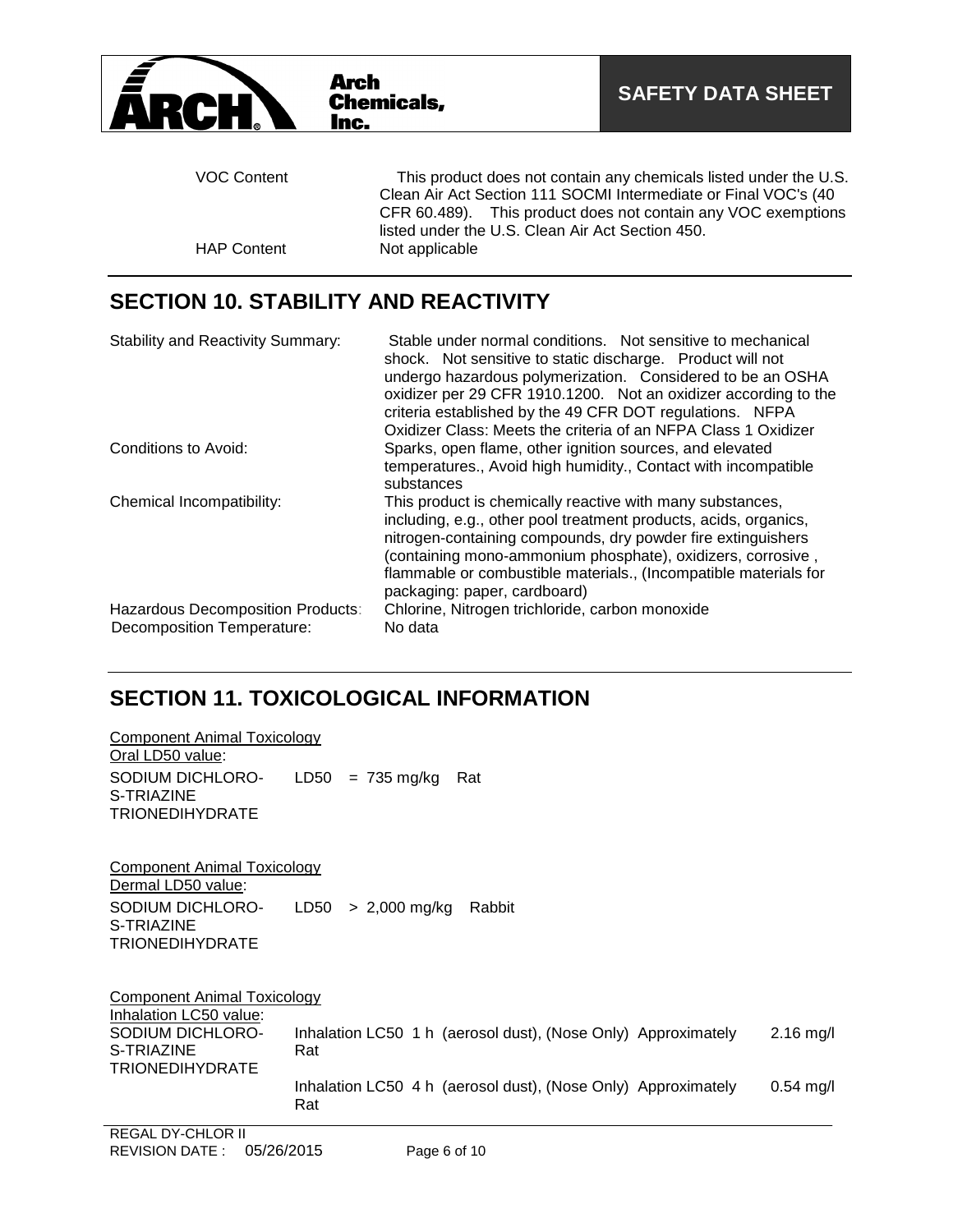

| <b>Product Animal Toxicity</b><br>Oral LD50 value:<br>Dermal LD50 value:<br>Inhalation LC50<br>value: | LD50 = 735 mg/kg Rat<br>> 2,000 mg/kg Rabbit<br>LD50<br>Inhalation LC50 1 h (aerosol dust), (Nose Only) Approximately<br>2.16 mg/l Rat<br>Inhalation LC50 4 h (aerosol dust), (Nose Only) Approximately<br>$0.54$ mg/l Rat                     |  |
|-------------------------------------------------------------------------------------------------------|------------------------------------------------------------------------------------------------------------------------------------------------------------------------------------------------------------------------------------------------|--|
| <b>Skin Irritation:</b>                                                                               | DRY MATERIAL CAUSES MODERATE SKIN IRRITATION., WET MATERIAL<br><b>CAUSES SKIN BURNS.</b>                                                                                                                                                       |  |
| Eye Irritation:                                                                                       | Corrosive to eyes.                                                                                                                                                                                                                             |  |
| <b>Skin Sensitization:</b>                                                                            | Negative skin sensitizer, guinea pig - Buehler Method                                                                                                                                                                                          |  |
|                                                                                                       |                                                                                                                                                                                                                                                |  |
| Acute Toxicity:                                                                                       | This product is corrosive to all tissues contacted and upon inhalation, may cause<br>irritation to mucous membranes and respiratory tract. The dry material is irritating to<br>the skin. However when wet, it will produce burns to the skin. |  |
| Subchronic / Chronic<br>Toxicity:                                                                     | There are no known or reported effects from repeated exposure., Toxicological<br>investigation indicates it does not produce significant effects from chronic<br>exposure.                                                                     |  |
| Reproductive and<br>Developmental Toxicity:                                                           | This chemical has been tested in laboratory animals and no evidence of<br>teratogenicity or fetotoxicity was seen.                                                                                                                             |  |
| Mutagenicity:                                                                                         | This product was determined to be non-mutagenic in the Ames assay.                                                                                                                                                                             |  |
| Carcinogenicity:                                                                                      | This product is not known or reported to be carcinogenic by any reference<br>source including IARC, OSHA, NTP or EPA.                                                                                                                          |  |

## **SECTION 12. ECOLOGICAL INFORMATION**

Overview: Highly toxic to fish and other aquatic organisms.

### Ecological Toxicity Values for: SODIUM DICHLORO-S-TRIAZINE TRIONEDIHYDRATE

| Rainbow trout (Salmo gairdneri),<br><b>Bluegill</b><br>Water flea (Daphnia magna), |            | - (nominal, flow-through) 96 h LC50 = $0.22$ mg/l<br>- (nominal, flow-through) 96 h LC50 = $0.28$ mg/l<br>- (nominal, static). $48 h$ LC50= 0.196 mg/l<br>Mallard duck - Oral LD50 = $3,300$ mg/kg |
|------------------------------------------------------------------------------------|------------|----------------------------------------------------------------------------------------------------------------------------------------------------------------------------------------------------|
| Bobwhite quail<br>Mallard duck<br>Bobwhite quail                                   | $\sim 100$ | Oral LD50 = $730 \text{ mg/kg}$<br>- 8 d Dietary LC50 > $10,000$ mg/kg<br>- 8 d Dietary LC50 > $10,000$ mg/kg                                                                                      |

## **SECTION 13. DISPOSAL CONSIDERATIONS**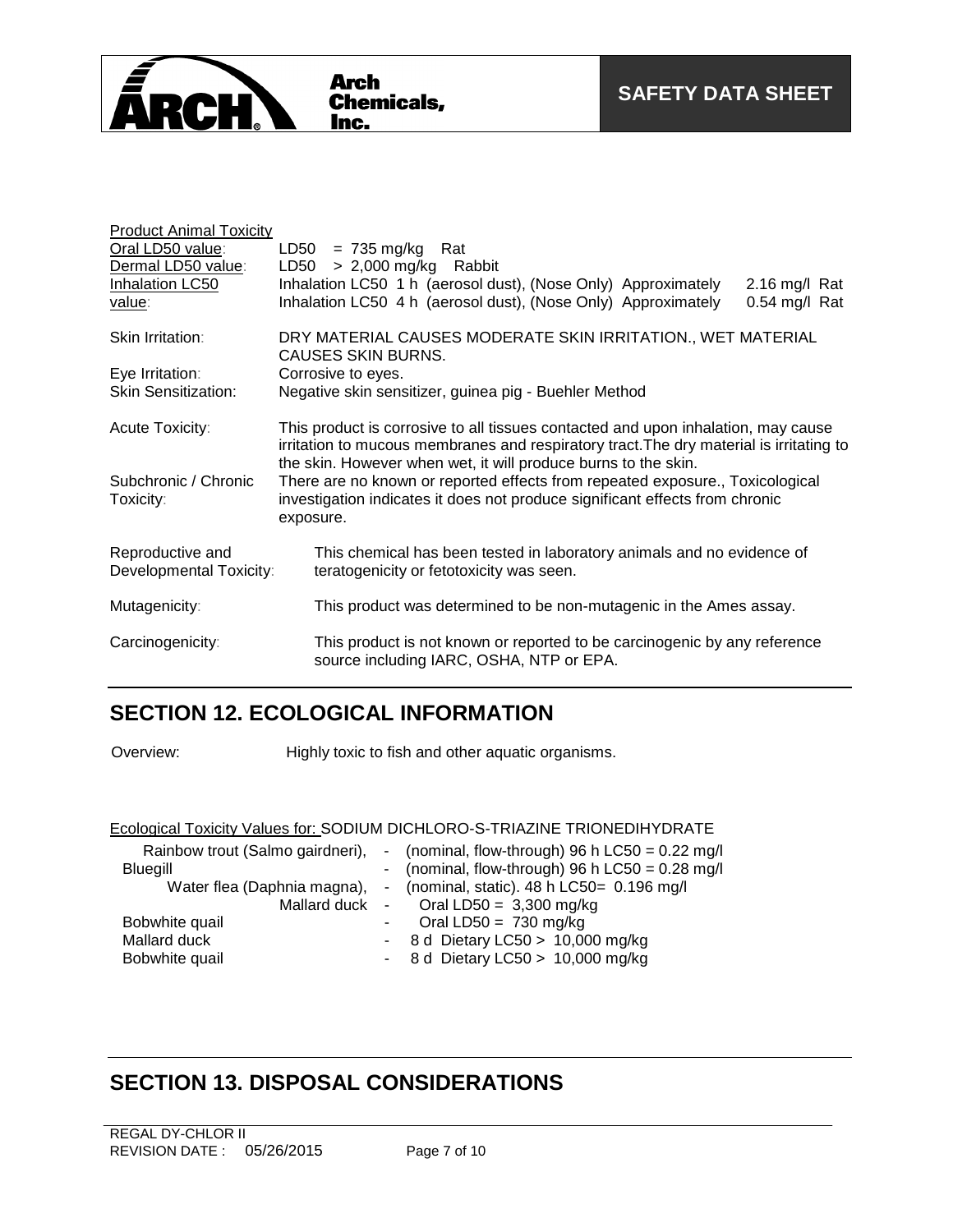

#### **CARE MUST BE TAKEN TO PREVENT ENVIRONMENTAL CONTAMINATION FROM THE USE OF THE MATERIAL. THE USER OF THE MATERIAL HAS THE RESPONSIBILITY TO DISPOSE OF UNUSED MATERIAL, RESIDUES AND CONTAINERS IN COMPLIANCE WITH ALL RELEVANT LOCAL, STATE AND FEDERAL LAWS AND REGULATIONS REGARDING TREATMENT, STORAGE AND DISPOSAL FOR HAZARDOUS AND NONHAZARDOUS WASTES.**

| Waste Disposal Summary:       | If this product becomes a waste, it will be a nonhazardous waste<br>according to U.S. RCRA regulations. Dispose of in accordance with<br>all Local, State, Federal, and Provincial Environmental Regulations. |
|-------------------------------|---------------------------------------------------------------------------------------------------------------------------------------------------------------------------------------------------------------|
| Disposal Methods:             | As a nonhazardous waste, it should be disposed of in accordance<br>with local, state and federal regulations.                                                                                                 |
| Potential US EPA Waste Codes: | Not applicable                                                                                                                                                                                                |

### **SECTION 14. TRANSPORT INFORMATION**

**DOT** Not dangerous goods

**TDG** Not dangerous goods

**IATA** Not dangerous goods

**IMDG-CODE** Not dangerous goods

### **SECTION 15. REGULATORY INFORMATION**

### **EPCRA - Emergency Planning and Community Right-to-Know Act**

#### **SARA 302**

No chemicals in this material are subject to the reporting requirements of SARA Title III, Section 302.

### **SARA 313**

This material does not contain any chemical components with known CAS numbers that exceed the threshold (De Minimis) reporting levels established by SARA Title III, Section 313.

#### **Clean Air Act**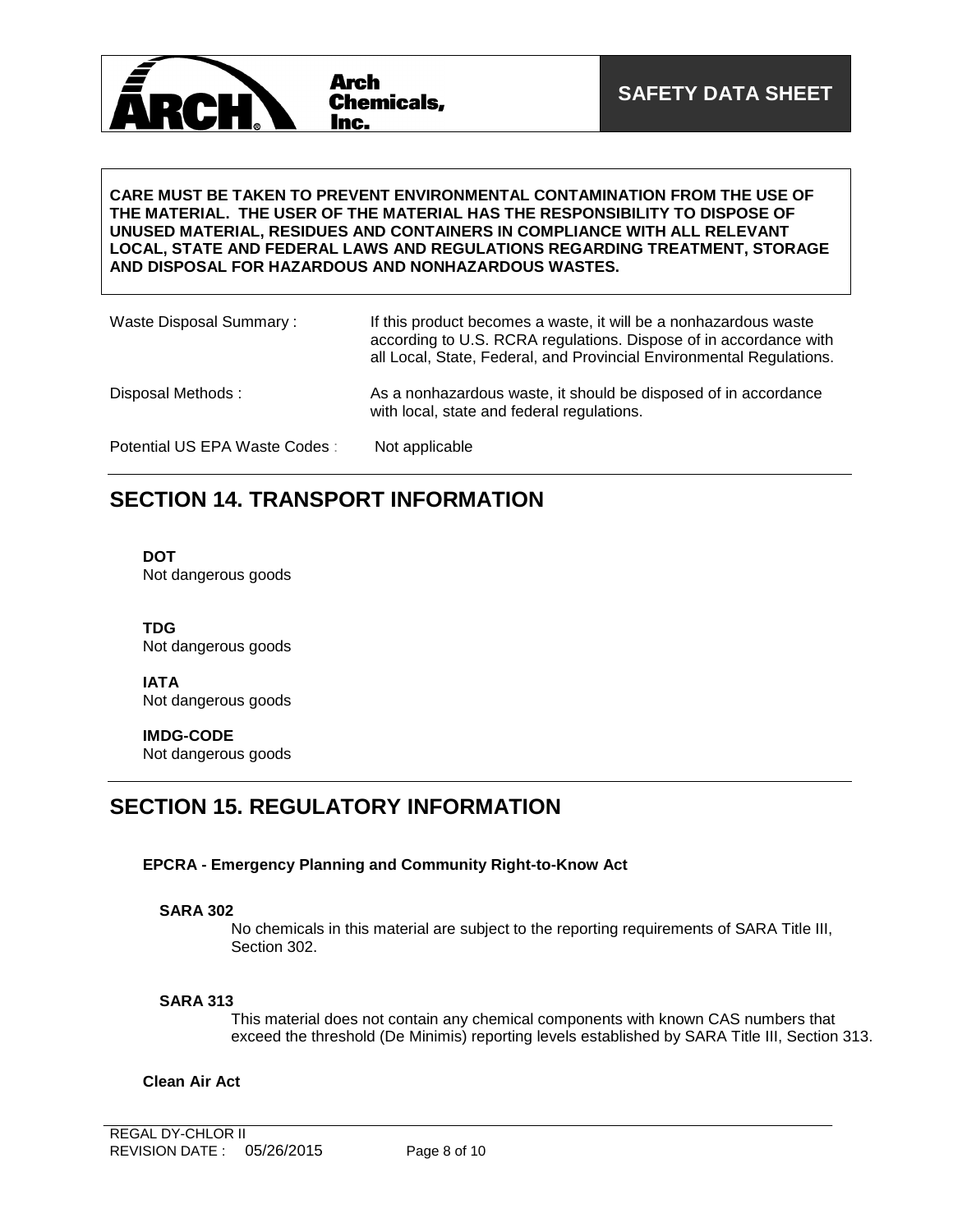

This product does not contain any hazardous air pollutants (HAP), as defined by the U.S. Clean Air Act Section 12 (40 CFR 61).

This product does not contain any chemicals listed under the U.S. Clean Air Act Section 112(r) for Accidental Release Prevention (40 CFR 68.130, Subpart F).

This product does not contain any chemicals listed under the U.S. Clean Air Act Section 111 SOCMI Intermediate or Final VOC's (40 CFR 60.489).

#### **Clean Water Act**

This product does not contain any Hazardous Substances listed under the U.S. CleanWater Act, Section 311, Table 116.4A.

This product does not contain any Hazardous Chemicals listed under the U.S. CleanWater Act, Section 311, Table 117.3.

This product does not contain any toxic pollutants listed under the U.S. Clean Water Act Section 307

#### **US State Regulations**

| <b>Massachusetts Right To Know</b> |                                                                                                                                                |            |  |
|------------------------------------|------------------------------------------------------------------------------------------------------------------------------------------------|------------|--|
|                                    | sodium<br>dichloroisocyanurate,<br>dihydrate                                                                                                   | 51580-86-0 |  |
| Pennsylvania Right To Know         |                                                                                                                                                |            |  |
|                                    | sodium<br>dichloroisocyanurate,<br>dihydrate                                                                                                   | 51580-86-0 |  |
| <b>New Jersey Right To Know</b>    |                                                                                                                                                |            |  |
|                                    | sodium<br>dichloroisocyanurate,<br>dihydrate                                                                                                   | 51580-86-0 |  |
| <b>California Prop 65</b>          |                                                                                                                                                |            |  |
|                                    | This product does not contain any chemicals known to State of<br>California to cause cancer, birth defects, or any other<br>reproductive harm. |            |  |

#### **The components of this product are reported in the following inventories:**

TSCA : This is an EPA registered pesticide.